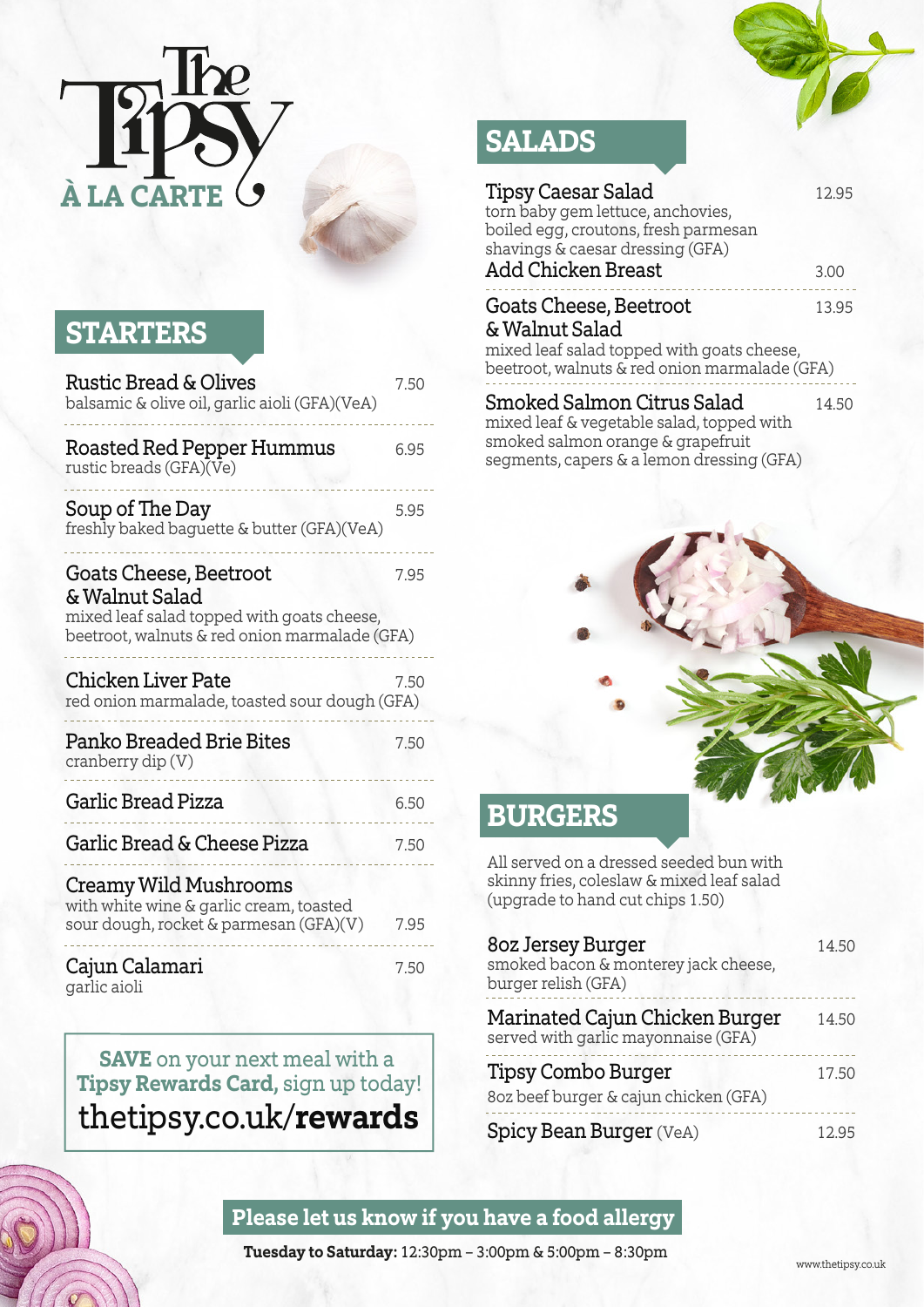# **MAINS**

| Fajitas |
|---------|
|         |

| tortilla wraps, mixed leaf salad, cheese,<br>sour cream, salsa & guacamole. (GFA)                                                                                                       |                         |
|-----------------------------------------------------------------------------------------------------------------------------------------------------------------------------------------|-------------------------|
| Vegetable (VeA)<br>Chicken<br><b>Beef</b>                                                                                                                                               | 13.50<br>15.50<br>16.50 |
| Fish & Chips<br>cod fillet in beer batter, hand-cut chips<br>with crushed minted peas, tartare sauce<br>& lemon wedge                                                                   | 14.50                   |
| Seafood Basket<br>crispy breaded whitebait, cajun calamari,<br>breaded scampi, garlic aioli, lemon wedge<br>& skinny fries                                                              | 16.95                   |
| Moroccan Vegetable Tagine<br>with mediterranean cous cous (Ve)                                                                                                                          | 13.95                   |
| <b>Wild Mushroom Risotto</b><br>dressed rocket (Ve)                                                                                                                                     | 14.50                   |
| Pan Fried Chicken Supreme<br>braised chorizo, chorizo croquette, parmentier<br>potatoes, sweetcorn puree, red wine jus (GF)                                                             | 16.95                   |
| <b>Pan Fried Seabass</b><br>king prawn & chorizo risotto (GF)                                                                                                                           | 16.95                   |
| 21 Day Aged Sirloin Steak (GFA)<br>hand cut chips, beer battered onion rings,<br>confit cherry tomatoes, flat mushroom.<br>Choice of sauce: peppercorn, blue cheese<br>or garlic butter | 24.95                   |
| <b>Full Rack of BBQ Ribs (GF)</b><br>french fries, coleslaw, corn on the cob                                                                                                            | 19.50                   |
| <b>Hanging Kebabs</b><br>all served with mixed leaf salad, mediterranean<br>cous cous, tortilla wraps & a tzatziki dip (GFA)                                                            |                         |
| <b>Spicy Chicken</b>                                                                                                                                                                    | 18.95                   |

| 18.95 |
|-------|
| 1.50  |
| 18.95 |
| 1.50  |
|       |



# **PIZZAS**

All pizzas are hand rolled with 12inch tomato base & topped with mozzarella cheese. GF pizzas are available on a 10inch base.

| Garlic Bread Pizza                                                                                | 7.95  |
|---------------------------------------------------------------------------------------------------|-------|
| Garlic Bread & Cheese Pizza                                                                       | 9.50  |
| Margherita<br>cherry tomato, mozzarella pearls, basil oil                                         | 12.50 |
| Pepperoni                                                                                         | 13.50 |
| <b>Tipsy Spicy Meat Feast</b><br>spicy chicken, chorizo, ham, pepperoni<br>& jalapenos            | 14.50 |
| Spicy Chicken & Chorizo                                                                           | 13.95 |
| Veggie Supreme<br>peppers, red onion, wild mushroom, olives,<br>sweetcorn & sundried tomatoes (V) | 13.50 |



# **SIDES**

| <b>Hand Cut Chips</b>                  | 4.50 |
|----------------------------------------|------|
| <b>French Fries</b>                    | 4.00 |
| Truffle & Parmesan Chips               | 5.50 |
| <b>Cheesy Chips</b>                    | 5.25 |
| Mash Potato                            | 4.50 |
| Cheddar Mash                           | 4.95 |
| <b>Chicken Goujons</b>                 | 6.50 |
| <b>Tipsy Beer Battered Onion Rings</b> | 4.50 |
| Mixed Leaf Salad                       | 4.50 |

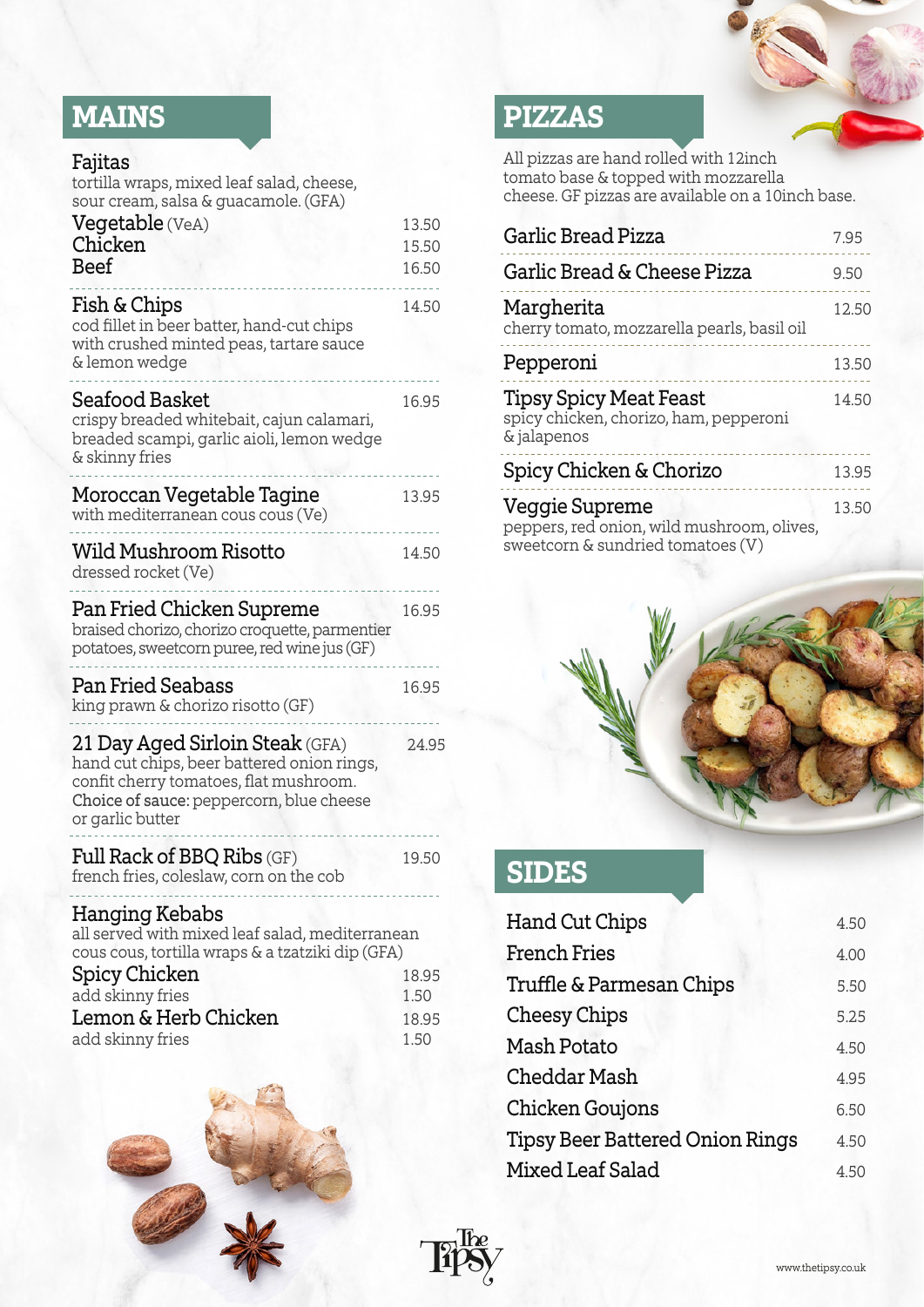# Dessert

| Triple Chocolate Brownie<br>raspberry sorbet, chocolate syrup (V)                                                                                                              | 7.50 |
|--------------------------------------------------------------------------------------------------------------------------------------------------------------------------------|------|
| <b>Sticky Toffee Pudding</b><br>butterscotch sauce, rum &<br>raisin ice cream (V)                                                                                              | 7.50 |
| Apple & Mixed Berry Crumble<br>devonshire custard (GFA)(V)                                                                                                                     | 6.95 |
| Lotus Biscoff Cheesecake<br>vanilla ice cream (VeA)                                                                                                                            | 7.95 |
| <b>Madagascan Vanilla Crème Brulee</b> 6.95<br>shortbread biscuit (GFA)(V)                                                                                                     |      |
| Chocolate & Orange Mousse<br>amaretti biscuits (GFA)(V)                                                                                                                        | 6.95 |
| A Selection Of Jersey Ice Creams<br>$(3~\text{scopes}) (GF)(V)(VeA)$<br>available flavours: vanilla, chocolate,<br>strawberry, honeycomb, rum & raisin,<br>mint chocolate chip | 6.95 |